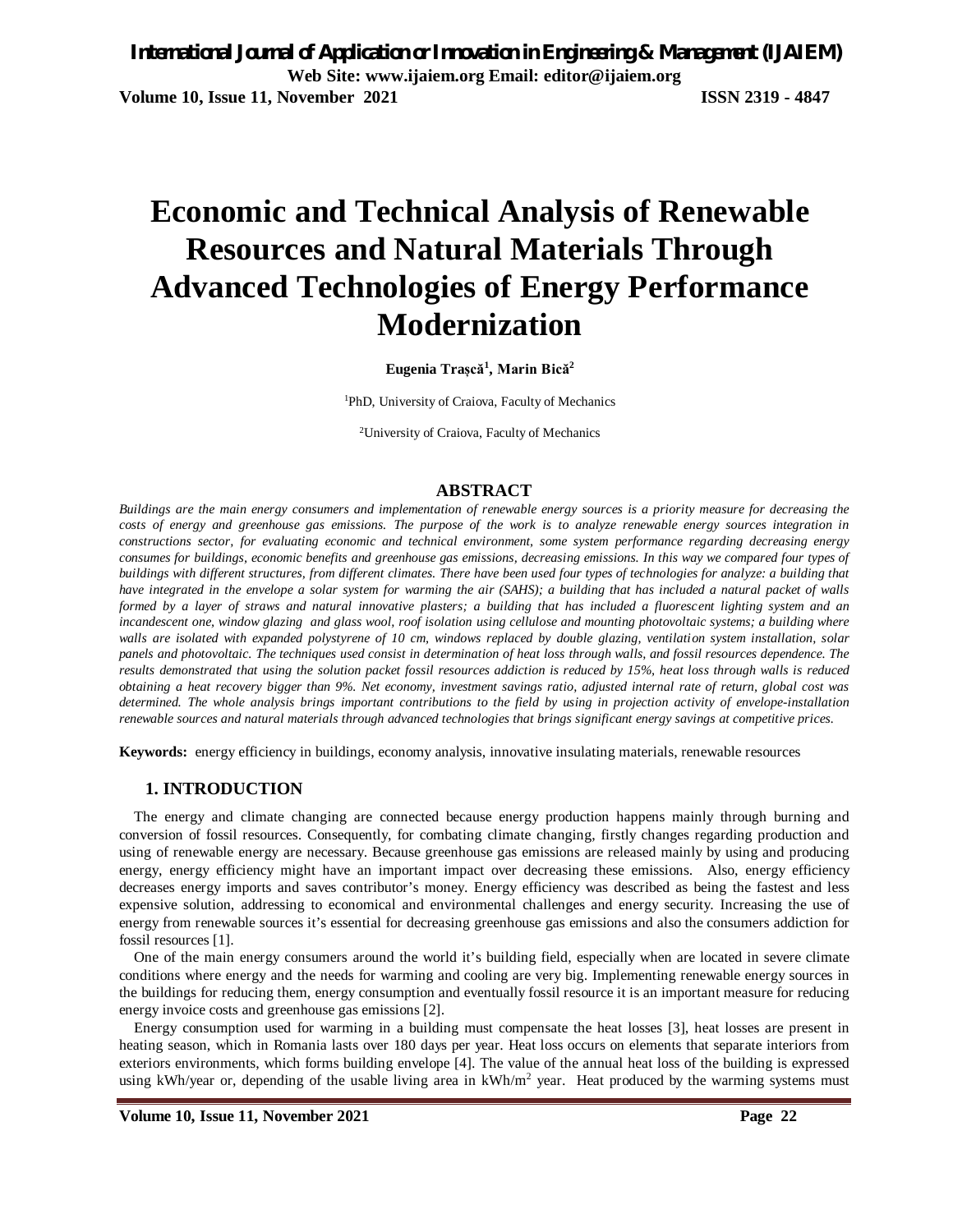#### **Volume 10, Issue 11, November 2021 ISSN 2319 - 4847**

compensate heat losses and it is directly proportional with their value [5]. Energy consumption and operating costs of these systems are also dependent of this heat input. Therefore, reducing the heat loss of a building leads to a drastic reduction of the costs in heating energy consumption ( such as gas, liquid or solid fuel or electricity) [6]. In the same time, negative effects over the environment associated with producing or using the energy from fossil fuels are decreased, especially greenhouse gas emissions. Primary energy consumption in a building, based on surface and expressed in kWh  $/$  m<sup>2</sup> per year, is inversely proportional to the insulation quality of buildings [7].

Nowadays, the most buildings from Romania are not insulated or have an inefficient insulation, situation that leads to bigger costs for warming and cooling needs and also, intense pollution of the environment. The objectives regarding greenhouse gas emissions consumption are promoting and producing energy from renewable resources and increasing energy efficiency in buildings [8].

Using renewable resources means reduced emissions or almost zero. Introducing renewable energy resources might assure a long term solution for energy need that we can give to the next generations, for a less polluted and resourcefully world.

Energy sources are technologies and materials used for obtaining different energy forms necessary for developing the society. Those come direct or indirect from the sun and involve the light, the heat and the wind.

Besides the fact that they have a positive impact over sustainable development, natural construction materials have also technical properties comparable with standard materials and important additional qualities. Natural and recycled materials have a remarkable lower impact over the environment than the materials produced in standard way [9].

Natural materials such as bale of straws and wood have substantially lower incorporated energy than processed materials, so their using in construction of building might give a valuable contribution in durability [10].

In this regard we compared four types of buildings located in different climates, with four different construction types for evaluating which of these has a more efficient energy performance.

Paraschiv in 2020 [1] analyzed a building constructed in 1975 that has no additional insulation, windows cover a significant surface and has no shadow during the day. It is a multy-family building with seven floors and 128 apartments. The building's wall that has been analyzed is oriented towards the equator, with a deviation of  $20^{\circ}$  to west from normal direction and an available surface of  $475 \text{ m}^2$  for installing the sun collector. Energy necessary for building its calculated for Galati climate, which its located in south-east of Romania.

Pazouki in 2021 [2] analyzed parts of an university building from Teheran. The building its P+6 floors, includes two different lightning systems, with relatively decreased efficiency. Because of the lack of insulation modernization and replacing the windows is taken to consideration. On the roof will e placed photovoltaic systems.

Fregonara in 2016 [11] analyzed a residential family building with two floors, located in Carmagnola (south Torino, north of Italy). The building, constructed in 1963 has a rectangular surface and includes two apartments, for a total surface of 204 m<sup>2</sup>. A vertical extension has been made, obtaining a  $3<sup>rd</sup>$  apartment on the building. Besides that, a lateral extension was made, so the apartments already existent were enlarged. Measures has been taken to insulate the exterior walls, replacing the windows with double glazing, there were installed controlled mechanical ventilation devices, solar and photovoltaic panels.

# **2. METHODOLOGY**

## **2.1. Describing the study case building**

In this study we analyzed a building located in the north-east side of Craiova, in the continental temperate climate perimeter. The building was built in 2021 with final destination of individual building with ground floor height regime, with concrete foundation, double joinery with a sheet of glass and a thermal insulating glass, exterior walls made of traditional materials (BCA walls having a thickness of 25 cm, polystyrene 10 cm and plasters of cement-chalk mortar) as seen in figure 1.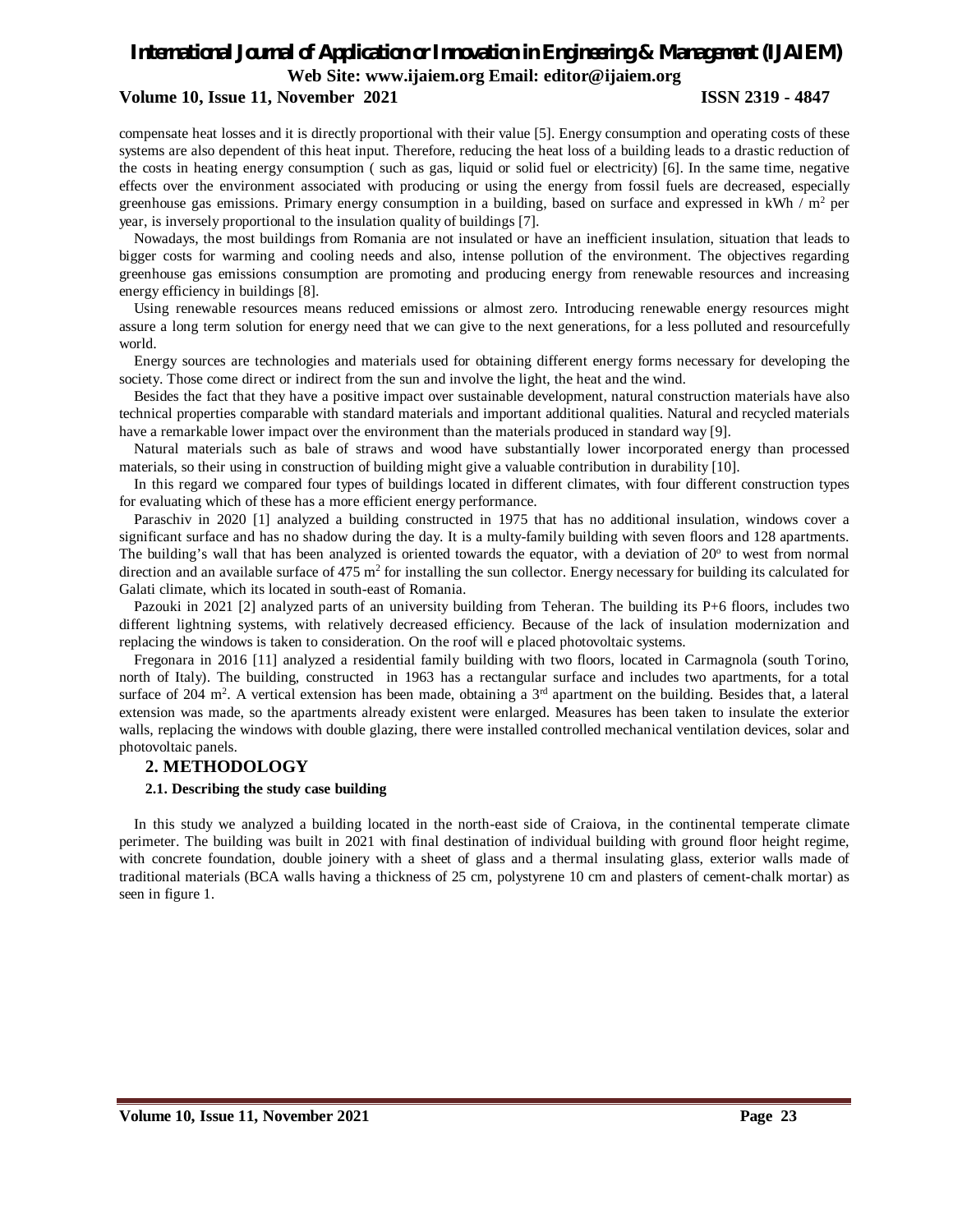# *International Journal of Application or Innovation in Engineering & Management (IJAIEM)* **Web Site: www.ijaiem.org Email: editor@ijaiem.org Volume 10, Issue 11, November 2021 ISSN 2319 - 4847**



**Fig.1**. Ground floor plan

After an technical expertise, compared to conventional solutions, the building was investigated through Energy Performance Calculation Methodology of buildings elaborated for application of Law 372/2005. There were taken into consideration energy consumptions (warming, hot water, cooling, lightning and appliances) and data were taken from the simulation results.

For the disposal of high costs of warming/cooling and for disposal of high pollution of the environment and for improving the energy efficiency, the external traditional walls have been replaced with walls from natural materials (walls with multiple layers- straw wall –SW) formed from a layer of bale of straws and innovative natural plasters, offering a rational assessment of its using potential in sustainable construction of the building.

The potential of straw bale for wall package in energy efficiency was assessed by introducing the construction element in an already existing project of a building whose envelope was designed according to the norm regarding the thermotechnical calculation of the construction elements of the buildings, C107 / 3.

The economy potential analysis of the building provided with the new wall package was performed comparing its energy performance with the reference building. The innovative system SW was compared then with a traditional wall TW (fig.2 and fig 3) whose characteristics are shown in table 1 and table 2.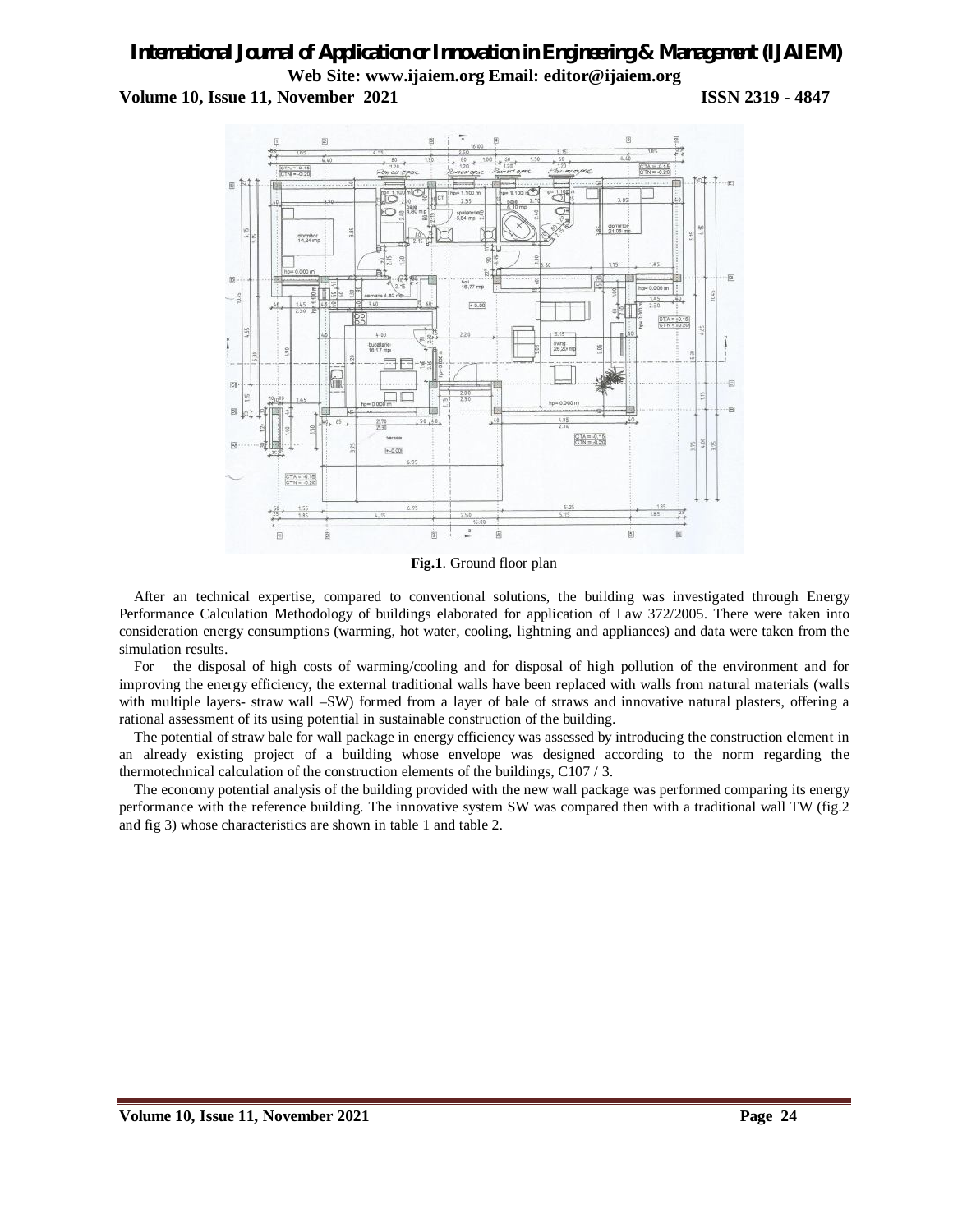**Volume 10, Issue 11, November 2021 ISSN 2319 - 4847** 



**Fig.2**. Straw bale walls **Fig. 3**. Traditional solution of the wall taken to consideration for comparison with the innovative system regarding environmental impact.

In table 1 and table 2 are presented the characteristics of materials used for AAC walls respectively bale straw walls.

| <b>Table 1.</b> Traditional AAC wall characteristics |              |                  |             |  |
|------------------------------------------------------|--------------|------------------|-------------|--|
| Layer (inside-outside)                               | $\Delta$ [m] | $\lambda$ [W/mK] | $R[m^2K/W]$ |  |
| Mortar chalk inside                                  | 0.01         | 0.7              | 0.014       |  |
| AAC                                                  | 0.25         | 0.22             | 1.136       |  |
| Expanded polystyrene                                 | 0.1          | 0.044            | 2.272       |  |
| Cement-chalk mortar                                  | 0.01         | 0.87             | 0.011       |  |

| <b>Table 1.</b> Traditional AAC wall characteristics |
|------------------------------------------------------|
|                                                      |

| <b>Table 2.</b> Straw bales characteristics |  |  |
|---------------------------------------------|--|--|
|                                             |  |  |

| Layer (inside-outside)                 | $\Delta[m]$ | $\lambda$ [W/mK] | $R[m^2K/W]$ |
|----------------------------------------|-------------|------------------|-------------|
| Exterior plaster brick + stone + chalk | 0.029       | 0.92             | 0.031       |
| Bale straw wall                        | 0.35        | 0.065            | 5.228       |
| Laminated fir wood                     | 0.03        | 0.089            | 0.337       |
| Raw soil interior plaster              | 0.025       | 0.982            | 0.025       |

Table 3 and 4 are a representation of primary energy and a CO<sub>2</sub> emissions of traditional wall and straw bales wall. **Table.3** Primary energy calculation and  $CO<sub>2</sub>$  emissions for AAC building

|                  | <b>Eable.</b> Figures 1 in a percept value of the and $\cup$ $\cup$ 2 consistents for AAC building |                           |                 |                   |
|------------------|----------------------------------------------------------------------------------------------------|---------------------------|-----------------|-------------------|
| <b>Utilities</b> | Primary                                                                                            | Primary energy            | CO <sub>2</sub> | $CO2$ Reference   |
|                  | energy                                                                                             | reference                 | $Kg/m^2$        | building $Kg/m^2$ |
|                  | $KWh/m^2$ year                                                                                     | building                  | year]           | year]             |
|                  |                                                                                                    | [KWh/m <sup>2</sup> year] |                 |                   |
| Warming          | 162.76                                                                                             | 141.14                    | 33.37           | 28.93             |
| Domestic         | 51.95                                                                                              | 43.46                     | 10.65           | 8.91              |
| hot water        |                                                                                                    |                           |                 |                   |
| Conditionin      | 36.89                                                                                              | 0.62                      | 11.03           | 0.19              |
|                  |                                                                                                    |                           |                 |                   |
| Lighting         | 31.7                                                                                               | 31.7                      | 9.48            | 9.48              |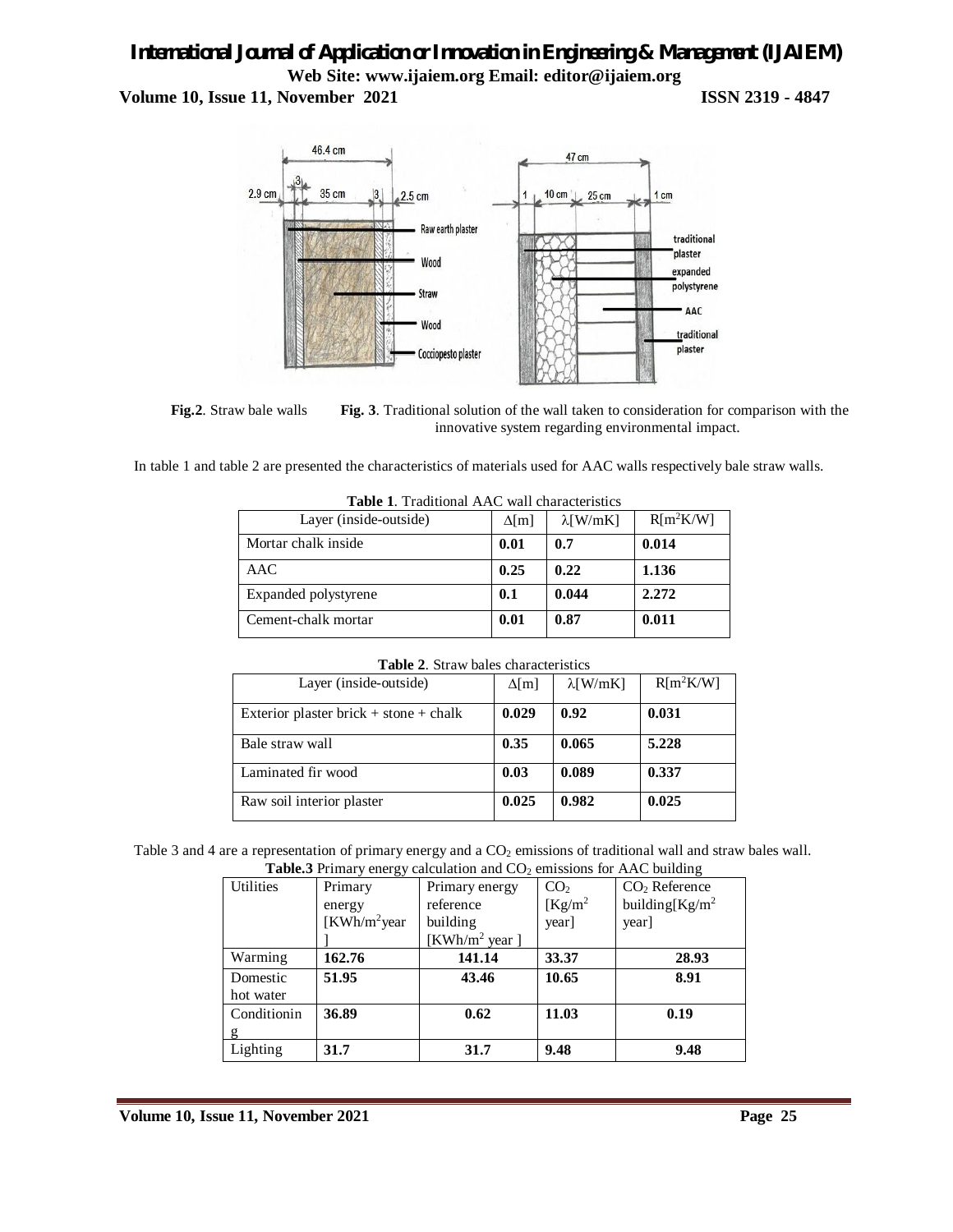|                  | <b>Table 4.</b> Calculation of primary energy and CO <sub>2</sub> emissions in straw pares wan bunding |                           |                 |                           |
|------------------|--------------------------------------------------------------------------------------------------------|---------------------------|-----------------|---------------------------|
| <b>Utilities</b> | Primary                                                                                                | Primary energy            | CO <sub>2</sub> | CO <sub>2</sub> Reference |
|                  | energy                                                                                                 | reference building        | $Kg/m^2$        | building                  |
|                  | $KWh/m^2$                                                                                              | [KWh/m <sup>2</sup> year] | year            | [ $\text{kg/m}^2$ year]   |
|                  | year]                                                                                                  |                           |                 |                           |
| Warming          | 129.96                                                                                                 | 108.04                    | 26.5            | 22.22                     |
| Domestic         | 51.77                                                                                                  | 43.31                     | 10.61           | 8.88                      |
| hot water        |                                                                                                        |                           |                 |                           |
| Conditionin      | 36.15                                                                                                  | 0.16                      | 10.81           | 0.05                      |
| g                |                                                                                                        |                           |                 |                           |
| Lighting         | 31.7                                                                                                   | 31.7                      | 9.48            | 9.48                      |
|                  |                                                                                                        |                           |                 |                           |

**Table 4.** Calculation of primary energy and CO<sup>2</sup> emissions in straw bales wall building

The values of the necessary cooling of the traditional wall from AAC and of the wall from straw bales are represented in tables 5 and 6 and in graphic 1.



**Graphic 1**. Monthly delivered energy for heating and cooling, calculated per type of material

|                  |           |               | <b>Table 5.</b> Values of hecessary cooling of TVTC building |                   |
|------------------|-----------|---------------|--------------------------------------------------------------|-------------------|
| Month            | Cooling   | Required unit | Cooling                                                      | Required unit     |
|                  | necessary | cooling       | necessary                                                    | cooling reference |
|                  | KWh       | $KWh/m^2$     | reference                                                    | building          |
|                  |           |               | building [KWh]                                               | $KWh/m^2$         |
| <b>MAY</b>       |           |               |                                                              |                   |
| <b>JUNE</b>      | 408.1     | 9.86          |                                                              |                   |
| <b>JULY</b>      | 6842.25   | 16.53         | 95.97                                                        |                   |
| <b>AUGUST</b>    | 7370.8    | 17.8          |                                                              |                   |
| <b>SEPTEMBER</b> | 2107.13   | 5.09          |                                                              |                   |

**Table 5.** Values of necessary cooling of AAC building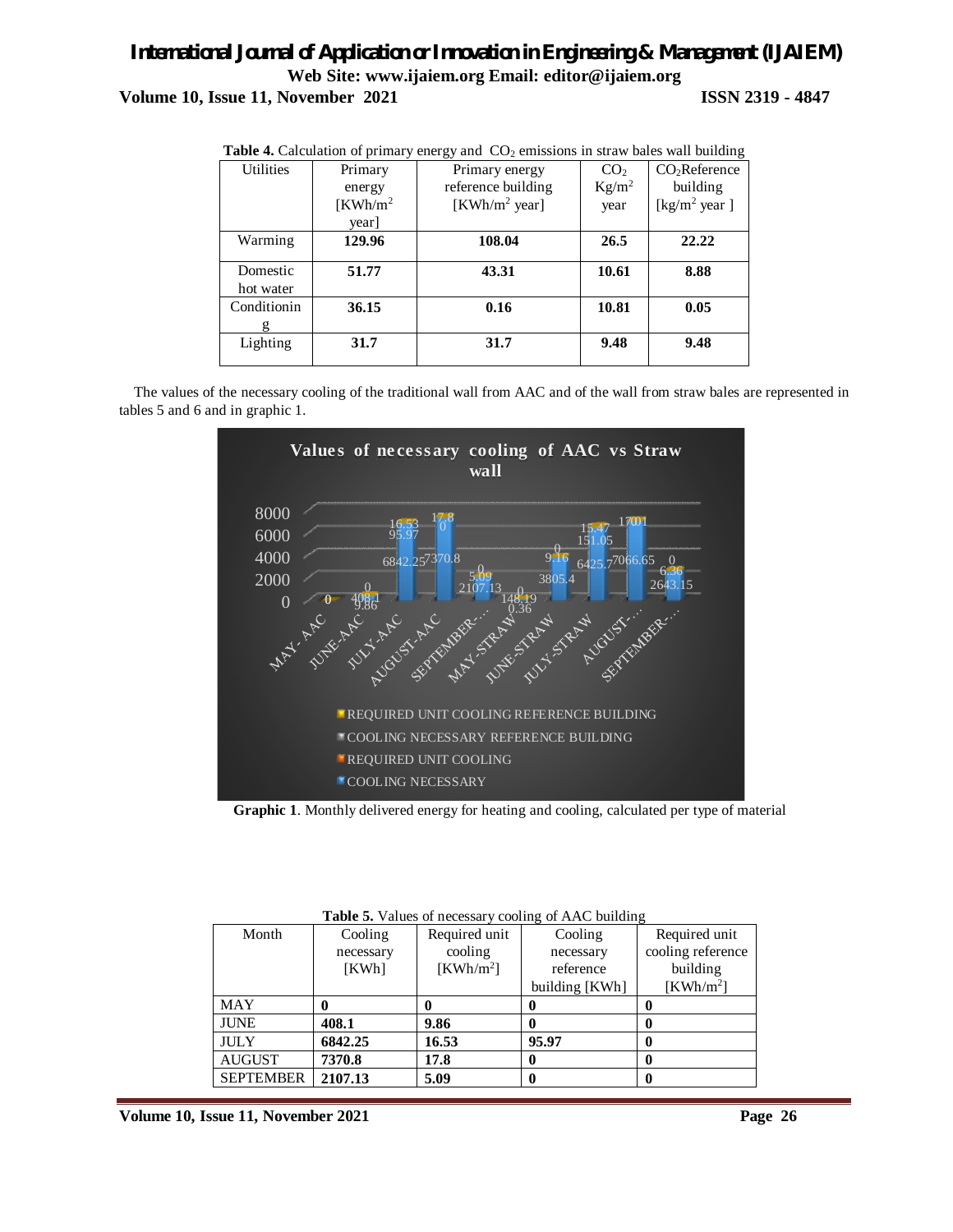**Volume 10, Issue 11, November 2021 ISSN 2319 - 4847**

|                  | <b>Table 6.</b> Values of necessary cooling of straw bales wall building |               |                |              |  |
|------------------|--------------------------------------------------------------------------|---------------|----------------|--------------|--|
| Month            | Cooling                                                                  | Required unit | Cooling        | Required     |  |
|                  | necessary                                                                | cooling       | necessary      | unit cooling |  |
|                  | [KWh]                                                                    | $KWh/m^2$     | reference      | reference    |  |
|                  |                                                                          |               | building [KWh] | building     |  |
|                  |                                                                          |               |                | $KWh/m^2$    |  |
| <b>MAY</b>       | 148.19                                                                   | 0.36          | 0              | 0            |  |
| <b>JUNE</b>      | 3805.4                                                                   | 9.16          | 0              | 0            |  |
| <b>JULY</b>      | 6425.7                                                                   | 15.47         | 151.05         | 0            |  |
| <b>AUGUST</b>    | 7066.65                                                                  | 17.01         | 0              | 0            |  |
| <b>SEPTEMBER</b> | 2643.15                                                                  | 6.36          | 0              | 0            |  |

**Table 6.** Values of necessary cooling of straw bales wall building

The values assigned annual consumption of energy can be seen in table 7 and 8 and graphic 2.

| <b>Table 7.</b> Total energy consumption at the AAC walled building |       |                |  |  |
|---------------------------------------------------------------------|-------|----------------|--|--|
| Specific annual energy consumption $[KWh/m^2$ year]<br>for          |       | Energetic note |  |  |
| Warming                                                             | 120.6 |                |  |  |
| Conditioning                                                        | 0.2   |                |  |  |
| Domestic hot water                                                  | 37.1  | 98.1           |  |  |
| Mechanical ventilation                                              |       |                |  |  |
| Electricity for lighting                                            | 12.1  |                |  |  |

**Table 8**. Total energy consumption at straw bales wall building

| Specific annual energy consumption $[KWh/m^2$ year]<br>for |      | Energetic note |
|------------------------------------------------------------|------|----------------|
| Warming                                                    | 92.6 |                |
| Conditioning                                               | 0.1  |                |
| Domestic hot water                                         | 37   | 100            |
| Mechanical ventilation                                     |      |                |
| Electricity for lighting                                   | 12.1 |                |



**Graphic 2**. Annual energy consumption and energetic note calculated per type of material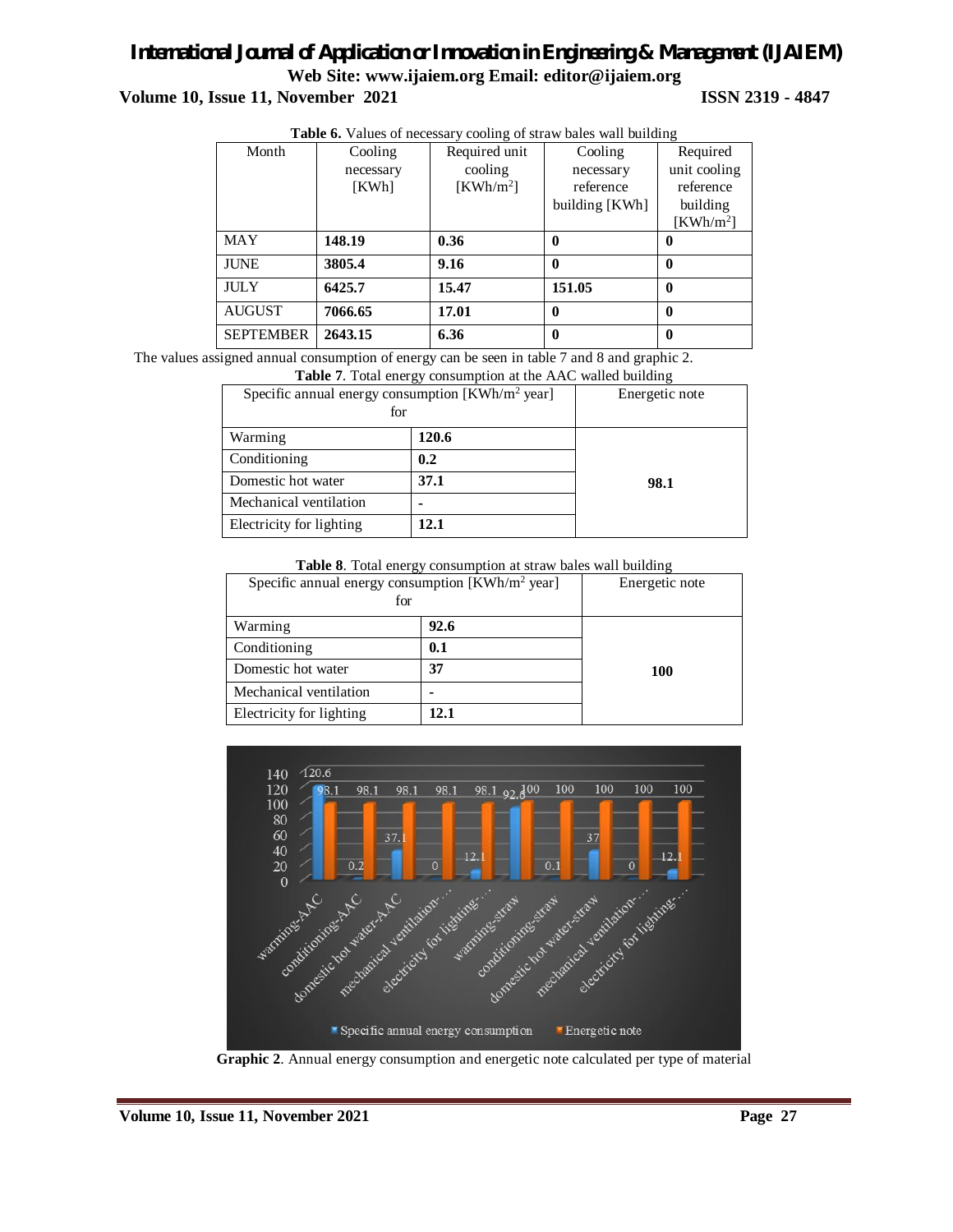#### **Volume 10, Issue 11, November 2021 ISSN 2319 - 4847**

#### **3. RESULT**

Regarding the economic analysis, initial costs of traditional materials for the reference building were evaluated and the costs of the natural materials used for reduction of the initial cost for the investment or replacing costs, energy costs and maintenance costs.

For the execution of the traditional walls the data for construction materials are taken directly from the warehouse:

- AAC walls 0.25[m]=28.94[mc]=11457.06 RON;
- Mortar cement sand  $0.02$ [ m] = 444.518 RON;
- Expanded polystyrene 0.1[ m]=115.77[ mp]= 2766.903 RON;
- Mortar cement chalk 0.02[ m] = 1904.58 RON (inside and outside plaster);
- Road transport of construction materials on a distance of 10[km]= 216.55 RON.

*Total expenses: 168880.578 RON.*

For the execution of the straw bales wall the data for construction materials are taken directly from the warehouse:

- Different dimensions of Straw bales, standard dimension being 458x900x350;

- A bale weights between 15-20 kilos, and the price its between 2 and 6 RON including transportation;
- Masonry from straw bales 0.35[m] = 771.81 RON;

- Raw soil interior plaster  $0.025[m] = 0$  RON it is a natural source already existing near the building – prepared locally (water and soil);

- Outside plaster from chalk, sand and chopped straws 0.029[m] = 751.5 RON;

- Laminated fir wood 0.03[m]=6[mc]= 5.7885 RON;

- Road transport of construction materials on a medium distance of 10[km] = 40.205 RON

*Total expenses: 6942.275 RON.*

## **4. ANALYSIS**

- It can be observed that energy efficiency of the implementation of the solar system installed on the Galati building's wall depends totally of weather conditions, maximum efficiency being 24,68% and minimum of 15,53%. The collected heat and provided by solar system does not cover the heat demand for whole building, therefore this energy difference must be covered by main warming system;

- The results of the study from Teheran show that external supports and the financial incentives affect significantly the profitability of the project, uncertainty of the data, that have been less taken into consideration regarding energy modernization studies, and has notable effects over choosing the decisions and investment strategy. The best strategy does not requires necessarily a huge investment, remarkable energy consumption improvements might be done with half of the maximum budget, which is also the optimum value most of the times.

- The interventions over Torino building lead to an energy performance class A and the investment has been huge from two reasons:

- o Using more technologies;
- o The costs have a negative impact regarding economic indicators.

Natural materials win more and more space as a construction materials thanks to their thermal characteristics and durability.

In this area, straw bale wall and natural plasters has been characterized by its thermal behavior and the impact over the environment. In the winter the straw bales have the capacity of heat accumulation and during the summer they keep a cool temperature comparative with AAC wall, as can be seen in the table 5 and 6.

Following the simulation realized with Methodology for calculating the Energy Performance of buildings developed according to Law 372/2005 applied to the new wall SW and to the traditional wall TW it has been shown the primary energy consumption of 162,76 for the AAC wall and for the bale straw a primary energy consumption of 129,26 [KWH/m<sup>2</sup>] and a CO<sub>2</sub> emissions of 64.529 [kg/m<sup>2</sup>an] for AAC wall and 57,42[kg/m<sup>2</sup>an] for straw bale wall. The straw bales wall has a better performance than traditional wall. The energy delivered by cooling for straw bale wall it is bigger than the traditional wall. It can be seen in table 5 and 6 the bigger insulating performance for straw in relation to polyestyrene.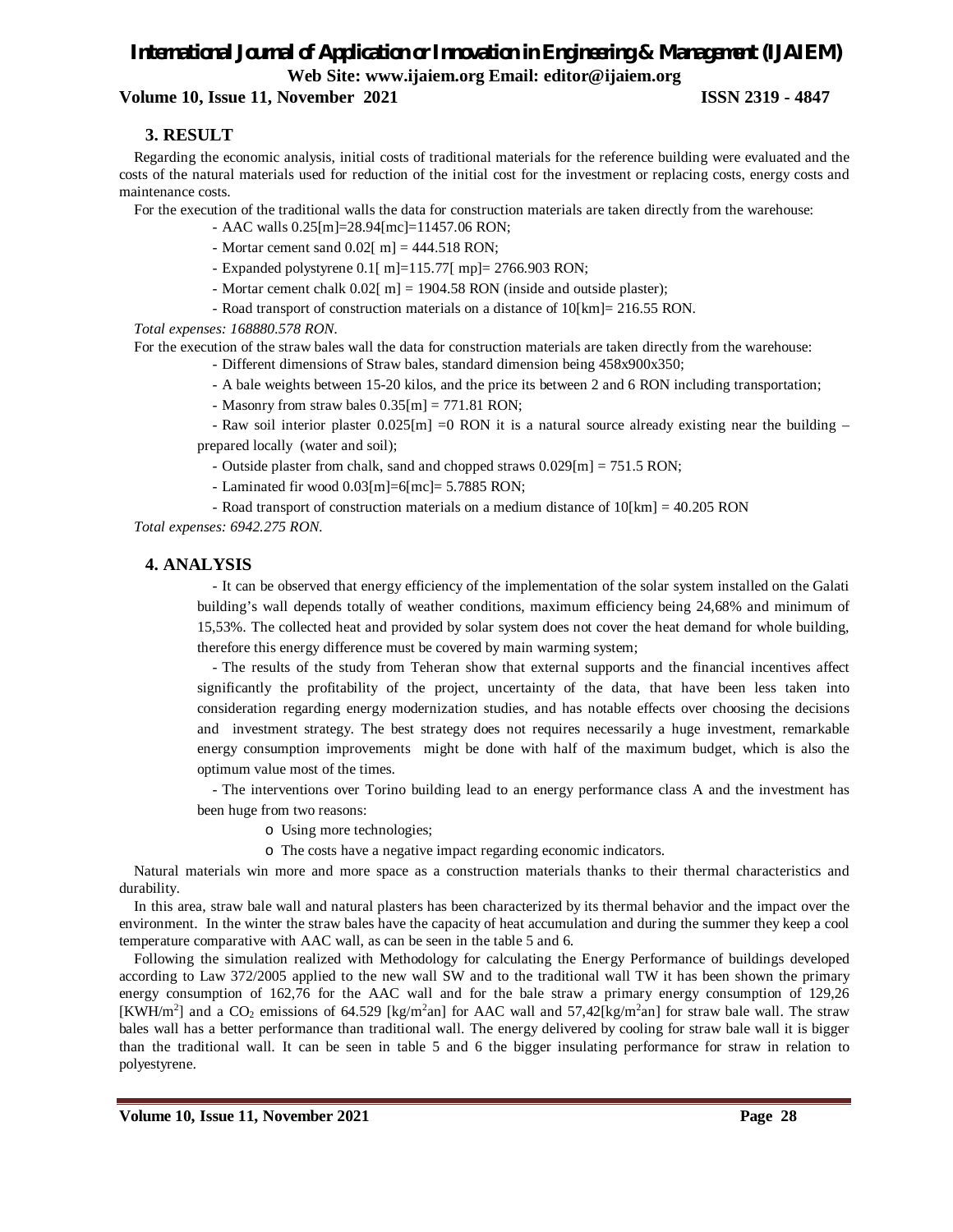**Volume 10, Issue 11, November 2021 ISSN 2319 - 4847**

#### **5. CONCLUSIONS**

In this article it is suggested a general view over the decision making regarding modernization of the energy of the building by adding new efficient facilities or replacing the not efficient ones with better ones available on the market.

Modernization of a house was addressed through an analyze based on energy efficiency and related costs.

A building made of traditional materials (expanded polystyrene, AAC, cement-chalk mortar) and replacing these with natural materials (such as straw bales, mortar, brick stone chalk, solid ground plasters, laminated fir wood)

All the interventions let to an A energy performance class , and economic analyze that was made presented a different cost for each solution as following:

- For traditional walls- total expenses: 168880.578 RON;

- For straw bales walls – total expenses: 6942.275 RON.

The results demonstrated that using the solution package the fossil fuels addiction is reduced by over 15%, the heat loss of the building through walls is reduced, obtaining a heat recovery bigger than 9%.

Besides economic benefits, the paperwork highlights also the benefits for the environment, meaning reduction of  $CO<sub>2</sub>$ emission.

Classification of the building in the A, B or C energy class shows that it is well insulated, has low loss of energy for warming, cooling, ventilation, domestic hot water preparation and lightning. In our case, the straw bale walls it is more energy efficient than the one with AAC walls.

Besides the fact that have a positive impact over durable development, natural construction materials have also technical properties similar with standard materials and important additional qualities.

In this way, a new straw bale wall and natural plasters has been characterized through evaluating its thermal behavior and its impact over the environment.

The straw bale wall was used as a construction material on this study case and the simulation showed a better energy performance than the defined reference building.

After the economical analysis had been made, between the straw bale wall building and the AAC wall building a difference of 9938.303 RON resulted.

The innovative wall seems promising for being used in construction both in terms of energy savings and also for the impact over the environment.

Concluding, it is worth to highlight the fact that the purpose of the article its not to find an exemplary project but to delimit an instrument for sustaining the design activities. Innovative scenarios and natural materials that were presented allow testing a working approach useful for the interventions on the built good and especially over the buildings. Moreover, it is important to highlight that the real estate building is deeply influenced by energy performance and the exploitation costs of the assets; meanwhile, the environment problems influenced the technologies and consequently production over the construction field.

#### **References**

- [1] Paraschiv S., Barbu N., Paraschiva L.S., "Technical and economic analysis of a solar air heating system integration in a residential building wall to increase energy efficiency by solar heat gain and thermal insulation". Energy reports, 6(6), 459-474., 2020, https://doi.org/10.1016/j.egyr.2020.09.024
- [2] Pazouki M., Rezaie K., Bozorgi-Amiri A., "A fuzzy robust multi-objective optimization model for building energy retrofit considering utility function: A university building case study". Energy and buildings, 241. https://doi.org/10.1016/j.enbuild.2021.110933
- [3] Makaveckas T, Bliudžius R, Burlingis A., "The influence of different facings of polyisocyanurate boards on heat transfer through the wall corners of insulated buildings". Energies 2020; 13(8):1991. https://doi.org/10.3390/en13081991
- [4] Johra H., Heiselberg P., Le Dreau J., "Influence of envelope, structural thermal mass and indoor content on the building heating energy flexibility". Energy and buildings; 183: 325–339., 2019, 10.1016/j.enbuild.2018.11.012
- [5] Felimban A., Prieto A., Knaack U., Klein T., Qaffas Y., "Assessment of current energy consumption in residential buildings in Jeddah,Saudi Arabia". Buildings; 9 (7):163., 2019, 10.3390/buildings9070163
- [6] Baldi S., Zhang F., Quang T. L., Endel P., Holub O., "Passive versus active learning in operation and adaptive maintenance of heating, ventilation, and air conditioning". Applied Energy; 252:113478, (2019). https://doi.org/10.1016/j.apenergy.2019.113478
- [7] Romanova I., "The selecting of building insulation material by the analytic hierarchy process". IOP conference series: Materials science and engineering, vol. 365, p. 3., 2018.